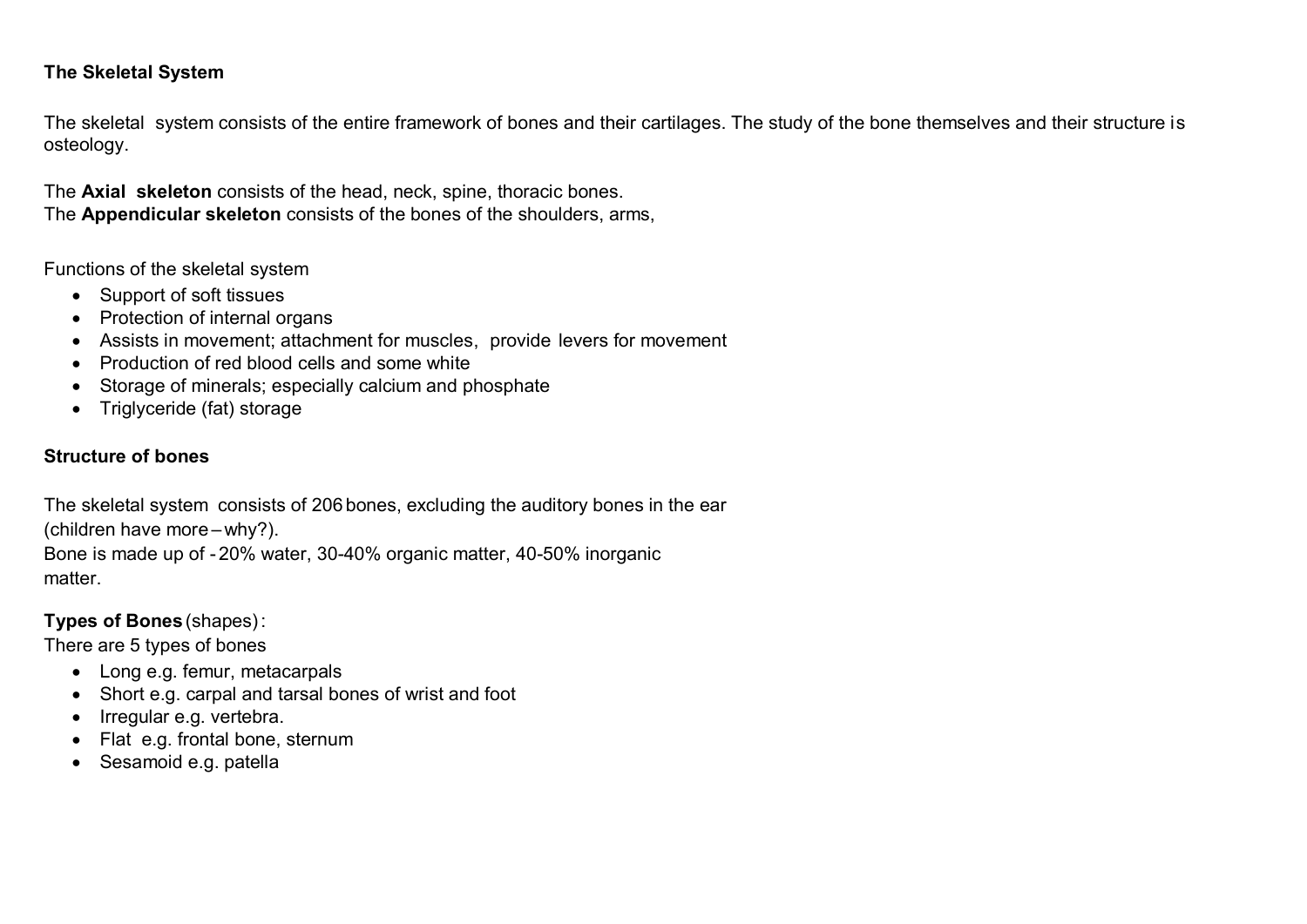## **Development of Bone**

Bones start to develop in utero and continue to do so up to the age of 25.

- Long, short and irregular bones develop from cartilage,
- Flat bones from membranes , and
- Sesamoid bones (form within tendons) from cartilage.

First of all osteoblasts secrete Osteoid, which consists of collagen fibres within a

mucopolysaccharide matrix. This gradually replaces the 'parent' tissue. **Ossification** then occurs, when the tissues change into bone Osteoid may have fibres arranged in two ways:

**Non-lamellar bone** or woven bone contains fibres arranged in bundles. This occurs in the bones which arise from membranes and in the healing of fractures.

**Lamellar bones** have fibres arranged in Haversian canals(longitudinally) and Volkmann's canals(radially). Bone cells fall into several categories. They all arise from the same parent tissue, as do

the chondrocytes which form cartilage. Whether cartilage or bone develops depends on the oxygen supply to the tissues, bone formation needing more oxygen.

## **Bones (structure)**

There are at least two types of bone:

- Compact, hard bone –on a microscopic level this contains small spaces which are filled with lymph and osteocytes. The spaces are laid down in repeating concentric circles. This gives the bone great strength. It is found in the shafts of long bones and ribs, and
- Cancellous or trabeculate bone –is filled with red bone marrow, a mass of
- developed and developing red blood cells within a fibrous framework. The bone is made up of a lattice of strands. These strands are not static; they are continuously changing in orientation as bone undergoes constant anabolism and catabolism. It is found at the ends of long bones and in the skull.

#### **Mature compact bone**

Bones is a highly organised tissue. This organisation is closely associated with the blood flow and drainage. The basic unit of its structure is the **Haversian system**. The bone intercellular substance consists of collagen fibres embedded in a calcified matrix of calcium phosphate and other salts.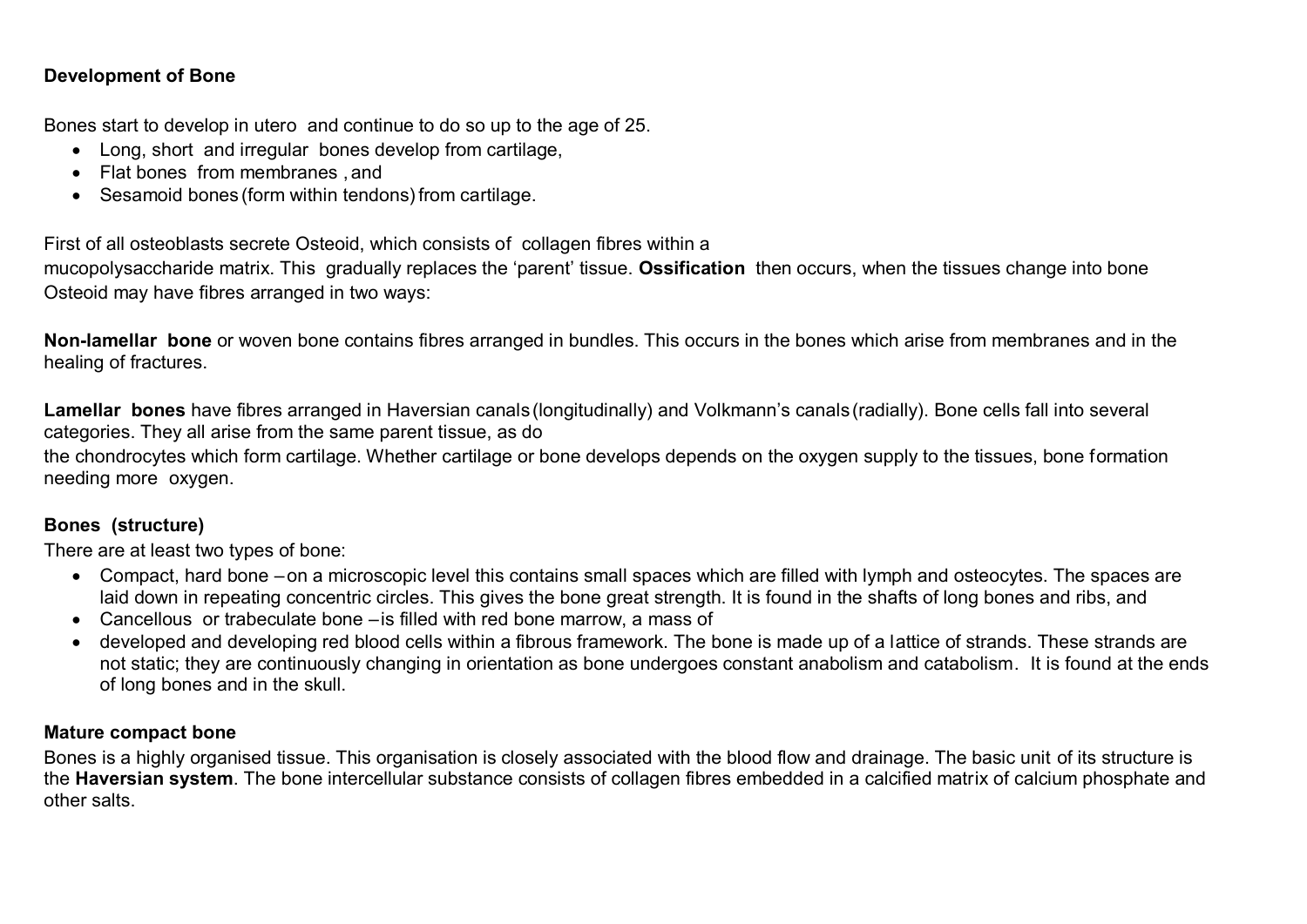

**Figure 1 - Cross Section of Bone Showing Haversian Systems**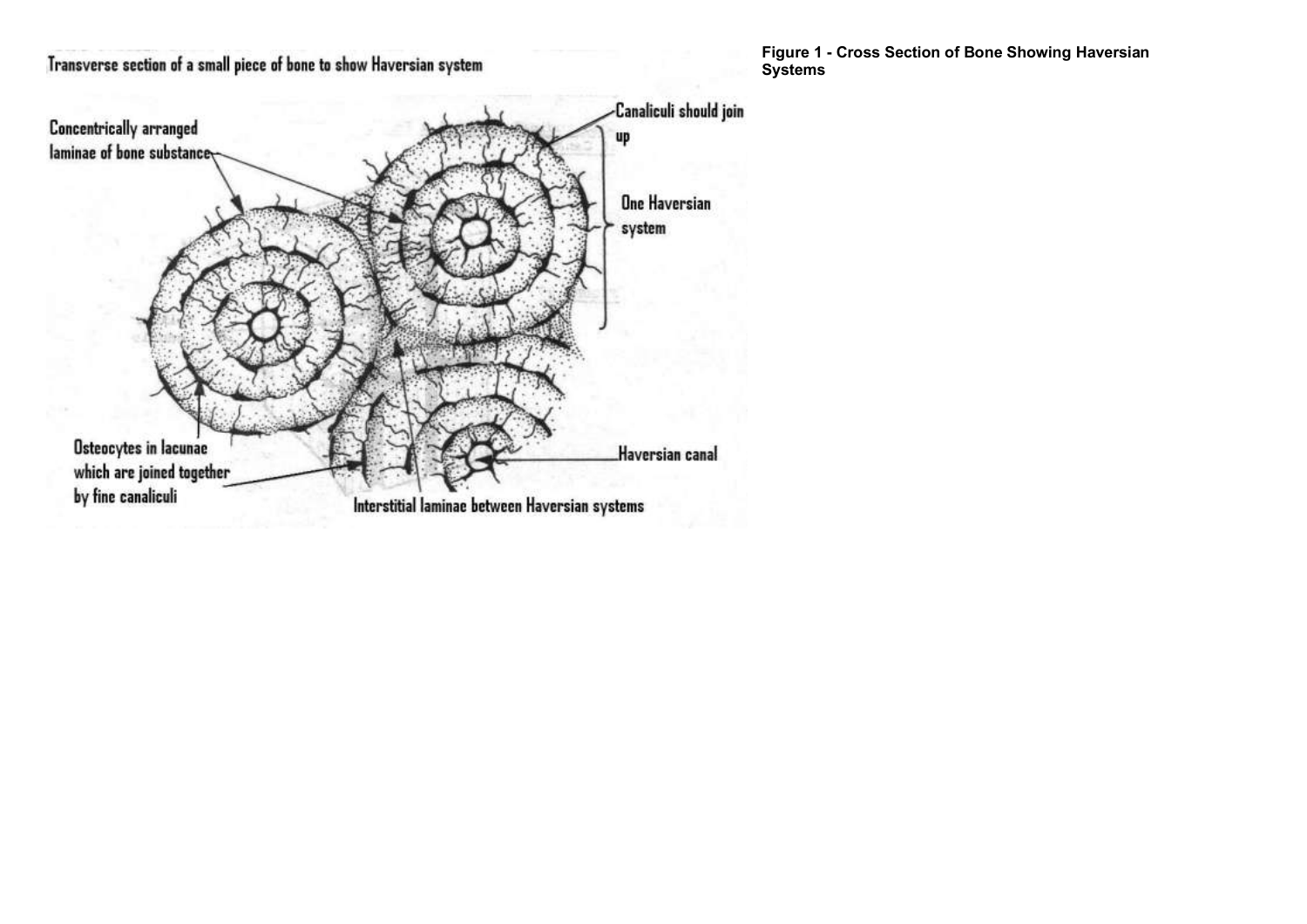#### High power transverse section of some lacunae and canaliculi

Seeing one of the lacunae close up:

**Figure 2 - Close-Up of Bone Showing Lacunae and Canals**



Haversian canals run longitudinally through bone, the blood vessels of which join up with each other for both supply and drainage via the transverse running Volkmann's canals

Longitudinal view of a small piece of bone showing arrangement of canals

math **Castle** 

cin Ti

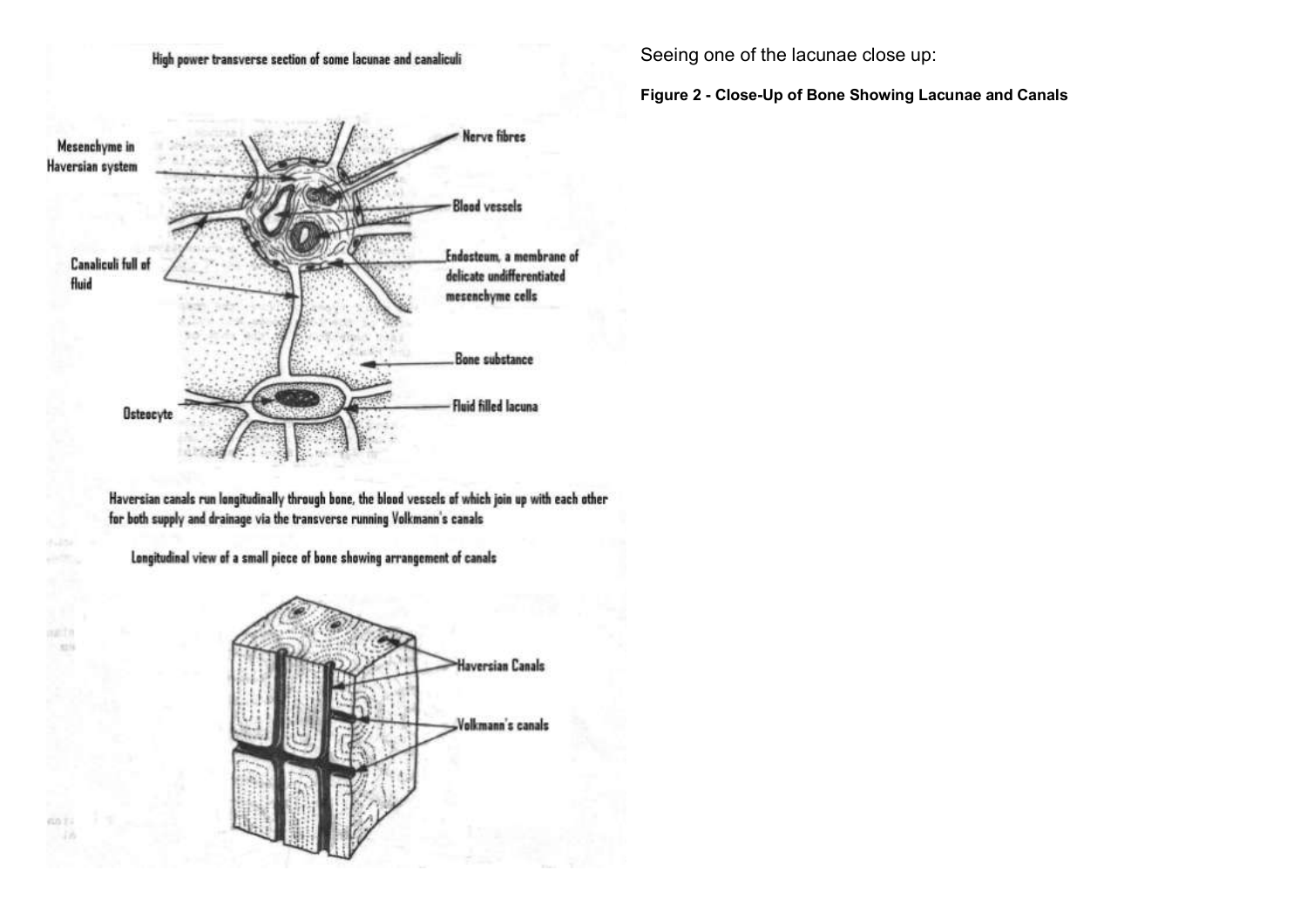## **Section of Mature Lamellar bone**

**Figure 3 - Section of Bone Showing Osteon and Canals**



Bone can be a permanent tissue because the impermeable intercellular substance is permeated with small canals containing blood vessels and lymphatic vessels. Hence bone is highly vascular, whereas cartilage is not.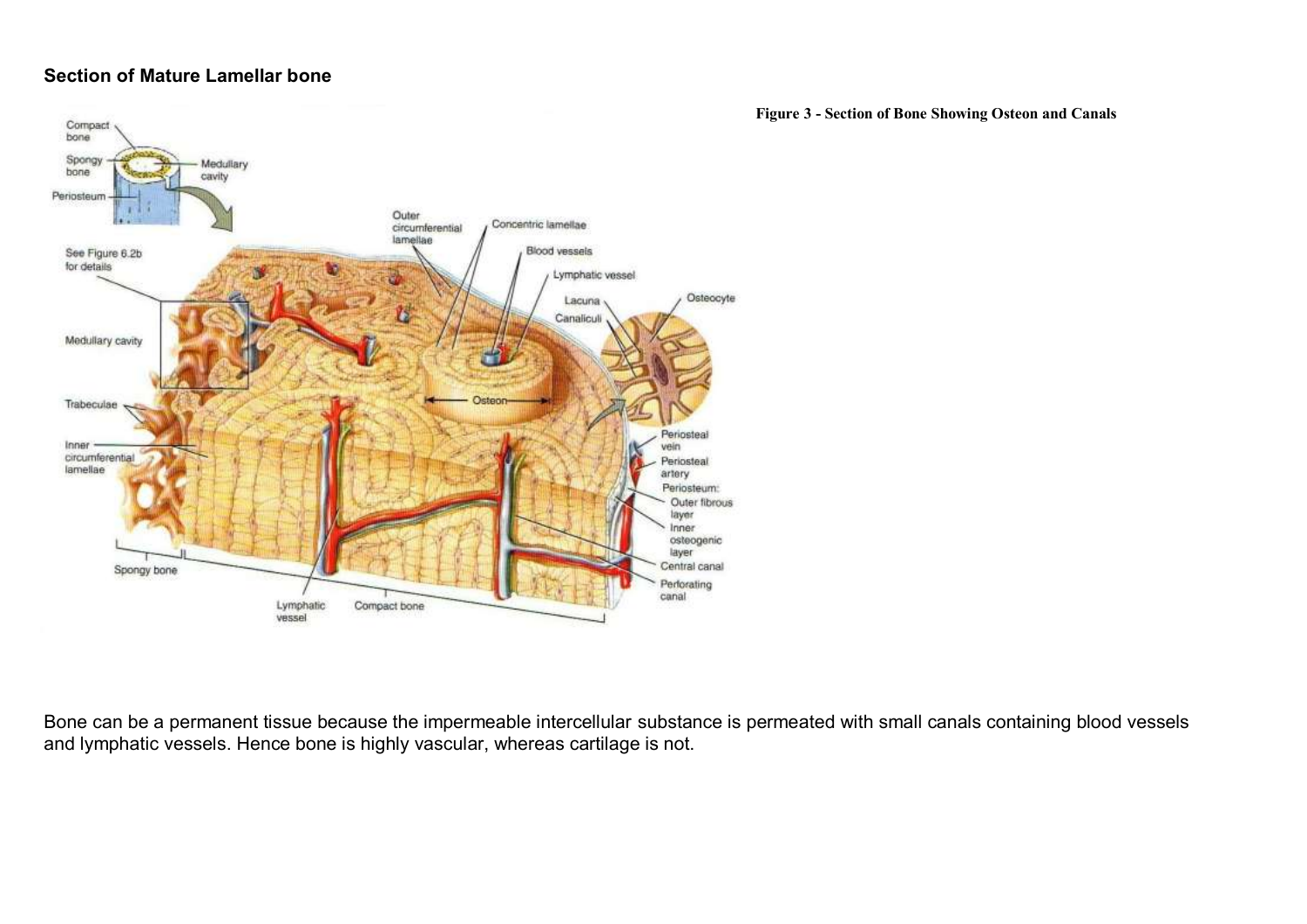#### **Cancellous or trabeculate bone**

Here the Haversian systems are not so well developed and may seem not to be present at all. The cells here lie in lacunae and are connected with canaliculi to spaces between the trabeculae where there is a vascular system. Hence it has an organisation as compact bone. The trabeculae have an arrangement to give the bone tensile strength along specific lines:



**Figure 4 - Cross Section of Trabecular Bone**

**Figure 5 - Section of the Head of the Femur, showing the trabculae and How They Direct and Distribute Forces Through the Bone**



Cortical Cancellous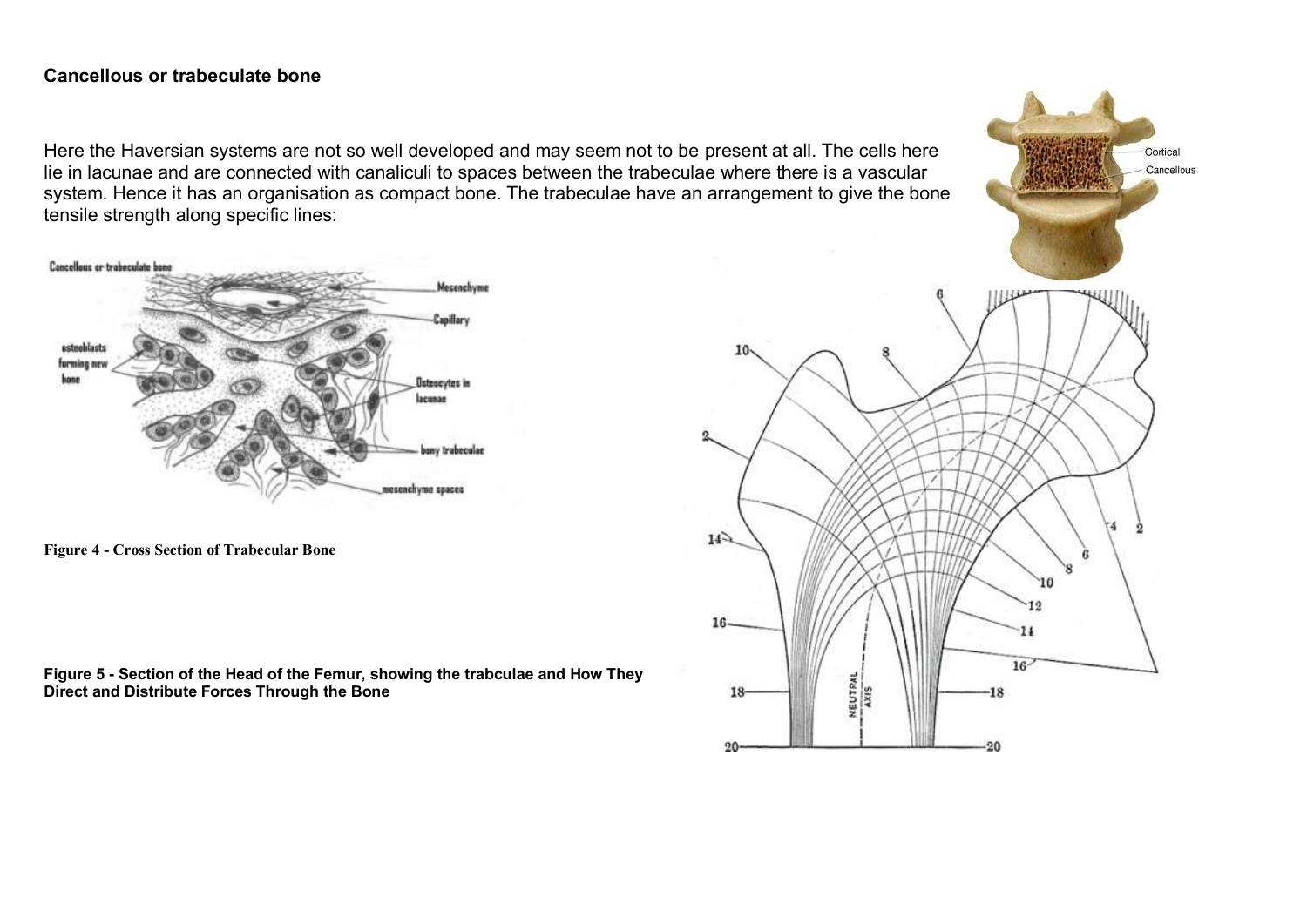## **Ossification**

There are two types of ossification:

- a) **Endochondra**l or intracartilaginous, from a cartilaginous matrix model
- b) **Intramembranous** within membrane



### **Endochondral**

Here the bone forms within a cartilaginous model e.g. humerus, femur. In the embryo, hyaline cartilage forms the basic model and, with development, it will be replaced almost entirely by bone. The cartilage is covered by perichondrium. As the vascular system develops in the embryo, blood vessels grow towards the centre of the cartilage model and bone formation is stimulated.

**Figure 6 - Diagram Showing the Ossification of Bone from a Cartilaginous Matrix**

Hence the sequence of events is:

1. Invasion of cartilage area by blood vessels

2. Calcification and eventual death of cartilage

3. Reabsorption of fragments of cartilage by phagocytic cells. Local production of trabeculate bone

4. Gradual replacement of subperiosteal trabeculate bone by compact bone with Haversian system organ

5. Centre of diaphysis eventually being cleared of bone and filled with red and yellow marrow; red marrow is blood-forming, yellow is fat filled.

6. Gradual growth and remodelling of the bone begins as the muscles function to pull in particular directions.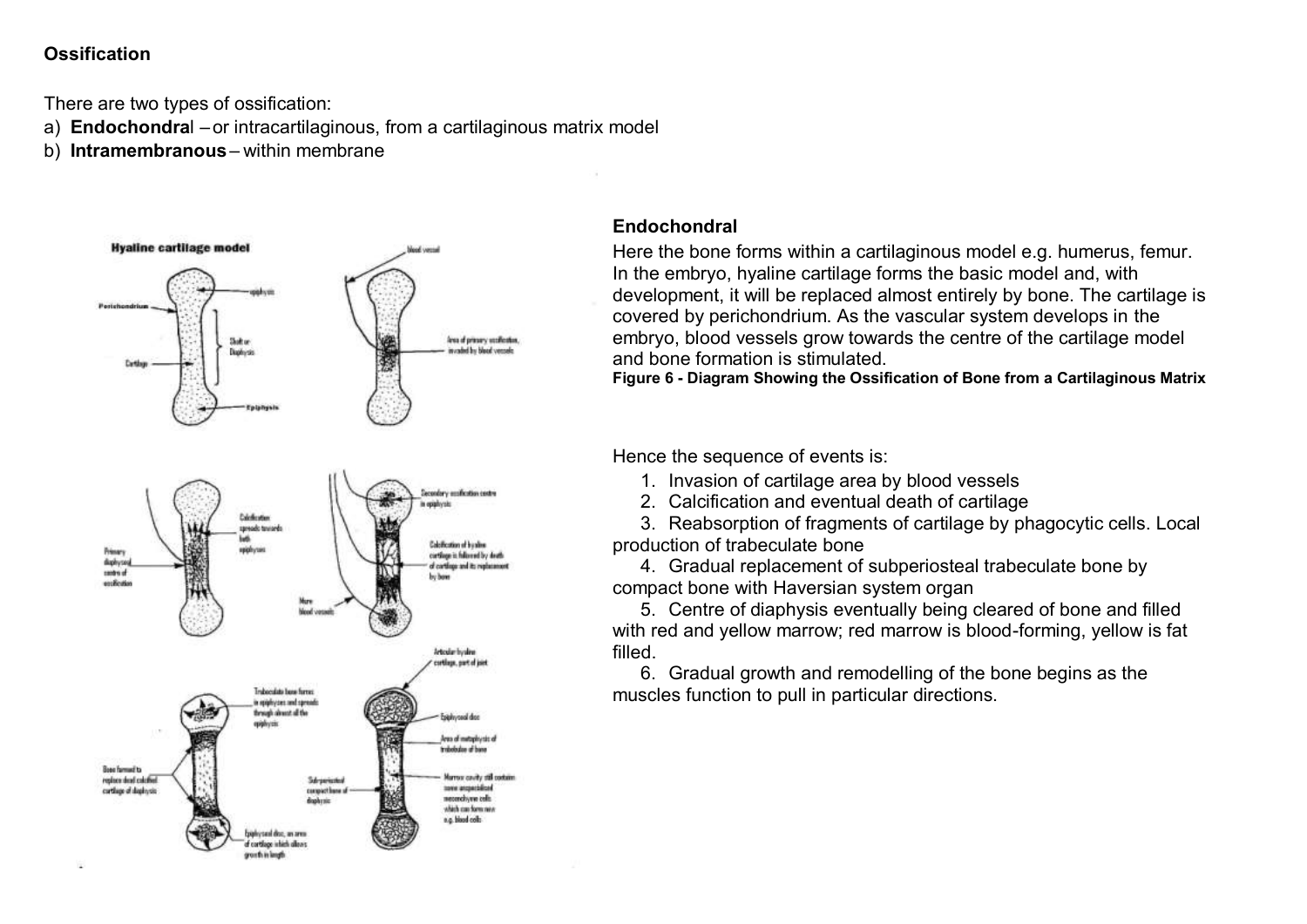### **Bone growth**

## Longitudinal section through long bone to show epiphyeal disc articular surface of hyaline cartilage cancellous bone young cartilage cells give rise to more cartilage epiphyseal disc older cartilage area of this side becomes metaphysis Calcified, dies and is  $\circ$ replaced by bone trabeculate bone periosteum marrow cavity full of sub-periosteal mesenchyme compact bone blood vessels etd.

This takes place in two areas:

 At the ends of (e.g.) long bones (epiphysis) , from activity in the epiphyseal disc

• Increase in circumference from activity of the inner, osteogenic, layer of the periosteum of the diaphysis

**Figure 7 - Bone Growth at the End of Long Bones**

Cartilage is formed within the epiphyseal disc and is turned into bone.

The modelling of the bones is from the action of the forces on the bone from its

surroundings e.g. the pull from muscles via their tendon attachments.

## **Intramembranous ossification**

This is bone formation where there isn't a cartilaginous model beforehand e.g. the bones of the skull, sternum and ribs.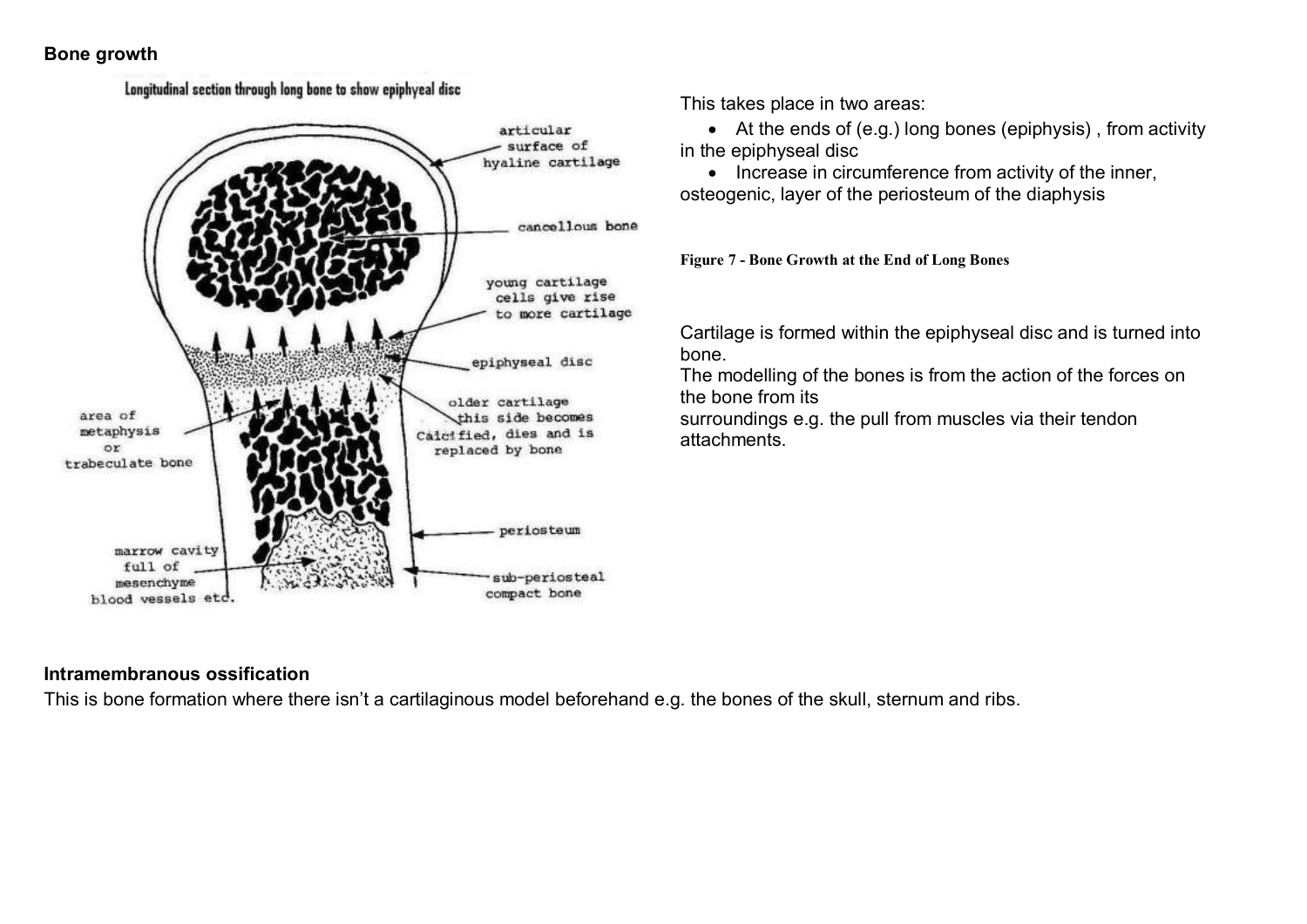#### **Bone maintenance**

Bone is not a fixed substance, but undergoes constant replacement and remodelling with a continual turnover of osteocytes. All this is in response to the changes of forces to which the bone is exposed. For this to happen there needs to be a supply of calcium, phosphates and carbonates. There are hormones that maintain normal calcium homeostasis in the blood; hormones from the parathyroid and Calcitonin from the thyroid gland. These, along with vitamin D, affect calcium absorption form the gut and excretion via the kidneys.

Bone, like skin, forms before birth but continually reforms itself. Even after reaching their adult size, old bone is being continually destroyed and new bone is laid down. This is called remodelling; it occurs as a continual process or in the occasion of fracture Maintenance and repair of bone tissue is carried out by specific cells:

**Osteoblasts** occur in the deeper layers of periosteum, ossification centres of immature bone: the diaphysis and epiphyses, and at fracture sites. As they become trapped in the developed bone they stop dividing to produce new cells and become osteocytes.

**Osteoclasts** occur under the periosteum, to maintain the shape of the bone and remove excess callus formation at fracture sites, and also round the walls of the medullary canal in the centre of the long bones to maintain the correct ratio of canal to lamellar bone. They control resorption.

Both osteoblasts and osteoclasts are not only active in growth and normal bone

homeostasis; they are also active in healing. If there is a fracture of a bone, the fracture will disrupt the blood flow through the bone, causing death of bone tissue adjacent to the fracture site. Here osteoclasts reabsorb the dead bony tissue, whilst osteoblasts lay down new bone tissue.

This normal metabolism is dependent upon several factors, including: 1) adequate minerals, especially calcium, phosphorus and magnesium, 2) vitamins A, C and D, 3) several hormones and 4) weight bearing exercises.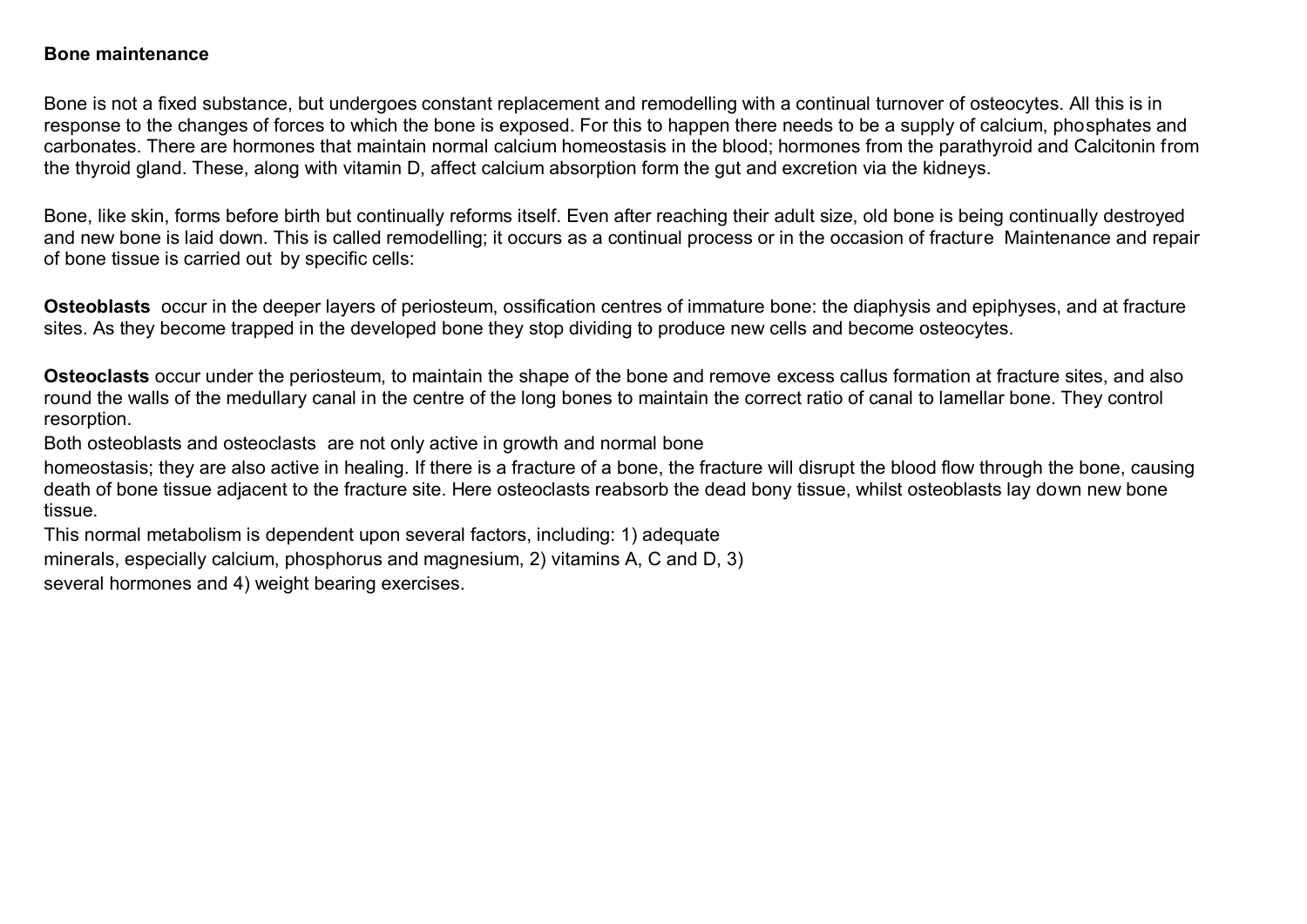The structure of bone consists of:

- The **diaphysis** (growing between) the main body or shaft of the bone
- The **epiphysis** (growing on or over the distal, or proximal ends of the bone
- The **metaphysis** (meta=between) the region in a mature bone where the epiphysis joins the diaphysis
- The **articular cartilage** the thin layer of hyaline cartilage over the end of the epiphysis that forms an articulation with another bone
- The **periosteum** -the dense sheath of irregular connective tissue that wraps around the one where it isn't covered with hyaline cartilage
- The **medullary cavity** or marrow cavity, is the space in the diaphysis fat or Haemopoietic cells
- The **endosteum** (endo=within) a thin layer of cells that line the marrow cavity. It contains single layer of osteoblasts

**Figure 8 - Diagram Showing Regions of Long Bone**

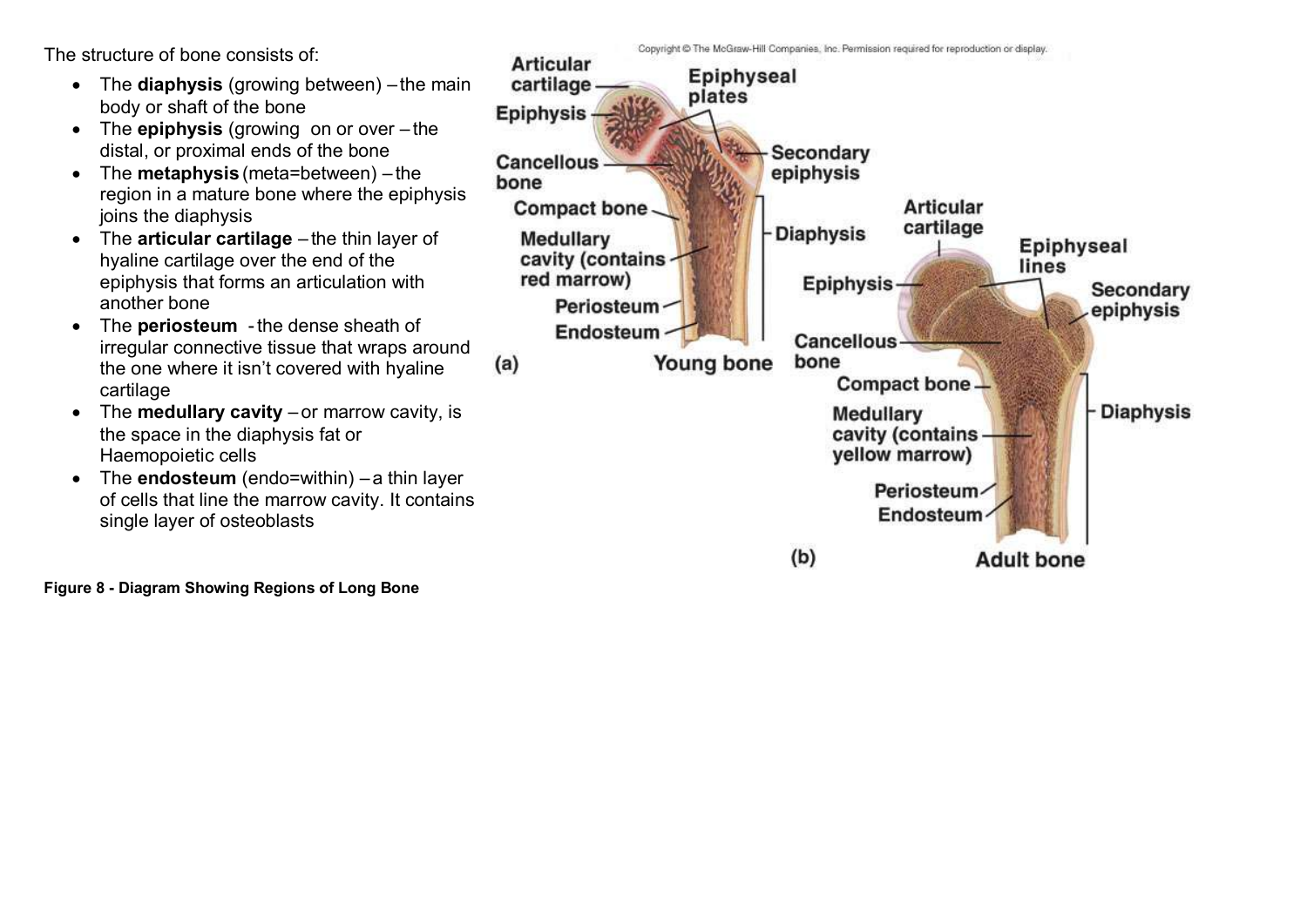## **Disorders of Bones:**

**Figure 9 - Bones: Normal Compared With Osteoporosis**

**Osteoporosis** - a reduction of bone mass due to the rate of deposition being out stripped by reabsorption. It may be progressive or reversible depending on the cause. Cancellous bone is more easily affected.

Localised osteoporosis may occur when a bone is immobilised due to a fracture, paralysis or conditions such as arthritis (see below).

Prolonged generalised immobility may lead to the reabsorption of calcium causing kidney stones and this can lead to renal failure.

Generalised osteoporosis seems to be due to hormonal fluctuations and is therefore more common in women than men.

It often happens post- menopause or can happen in female athlete's who's hormonal balance is disturbed due to excess reduction of body fat, leading to

under production of oestrogen. There is evidence to suggest that too high a level of protein in the

diet can lead to osteoporosis in later life. The balance between oestrogens/ androgens and glucocorticoids also seems important.

#### **Fractures:**

- **Simple** (a clean break),
- **Comminuted** (several fractures in the same region),
- **Compound**(protrudes from the skin)
- **Green-stick** (more frequent in the softer immature bones and like the break of a green twig).
- **Stress** (repetitive activity producing healing e.g. metatarsals)

**Figure 10 - Common Types of Fracture**





## **Fracture types**